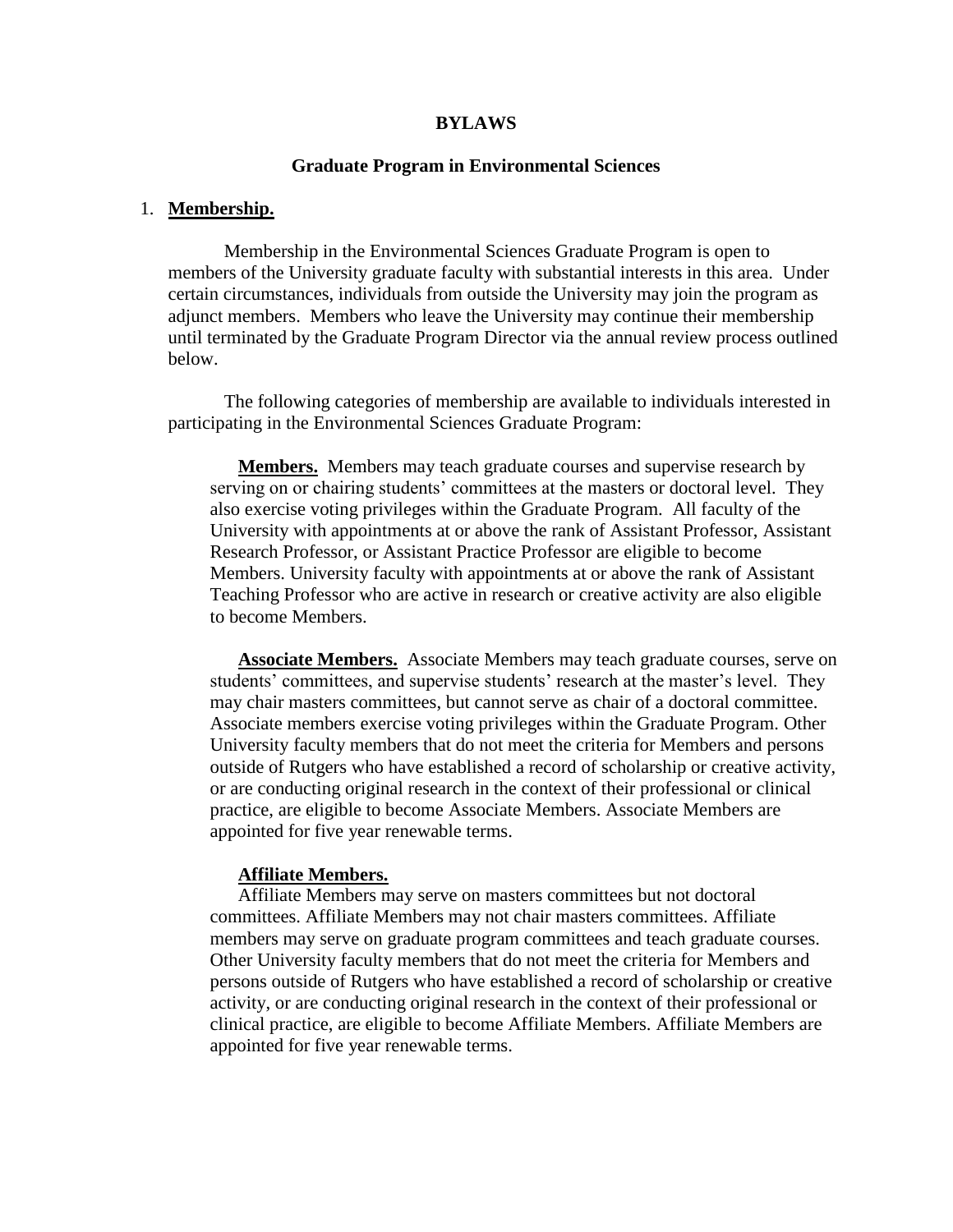To join the Environmental Sciences Graduate Program, an application for membership in the Graduate Faculty will be prepared by the faculty member and submitted to the Graduate Program Director. The Graduate Program Director will submit the application to the Membership and Nominations Committee. This committee will present its recommendation to the Environmental Science graduate faculty at one of its meetings or electronically. A majority vote of the full members in attendance at the meeting or the majority of the full members via electronic vote is required to approve the nomination. Approved nominations will be submitted to the Graduate School by the Graduate Program Director. The faculty member will be considered a member of the Environmental Sciences graduate faculty at such time as the application is approved by the Graduate School.

If a member of the Environmental Sciences graduate faculty desires to terminate his/her membership, he/she may do so by notifying the Graduate Program Director in writing. It is the intent of these Bylaws that only persons who are actively involved in the Program's activities be members of the Program's faculty. Members who find that they no longer have a substantial involvement with the Program should inform the Graduate Program Director that they wish to terminate their membership.

The Membership and Nominations Committee shall review the membership of all Members annually and may recommend to the Graduate Program Director termination of membership for any Member that has not served on a doctoral or masters committee for the last five years. Faculty who leave the University for another academic position may retain Membership for a period of up to 4 years after the official termination of their appointment at the University. Such faculty may be appointed as Associate Members upon request of the Graduate Program Director. The Graduate Program Director shall notify Members that are to be terminated in writing and shall give such Members thirty days to appeal the termination. The Graduate Program Director shall decide the fate of such appeals. Former members of the graduate program who continue to be employed at the University may re-join the program at their original level (Full, Associate, or Affiliate) with the approval of the Graduate Program Director without a vote of the graduate faculty.

### 2. **Graduate Program Director.**

The Graduate Program Director must be a full member of the Environmental Sciences graduate faculty. The candidate(s) for Graduate Program Director will be nominated by the Nominations Committee and elected by the majority of the graduate faculty attending the appropriate graduate faculty meeting. Subsequent to this election, the person's name shall be submitted as the Graduate Program's nominee for Director to the School of Environmental and Biological Sciences Deans of Academic Programs and Research for approval and forwarding to the Dean of the Graduate School, as prescribed by the Graduate School's regulations. The term of office will be three years and will run from July1 to June 30.

The Graduate Program Director's responsibilities include the following: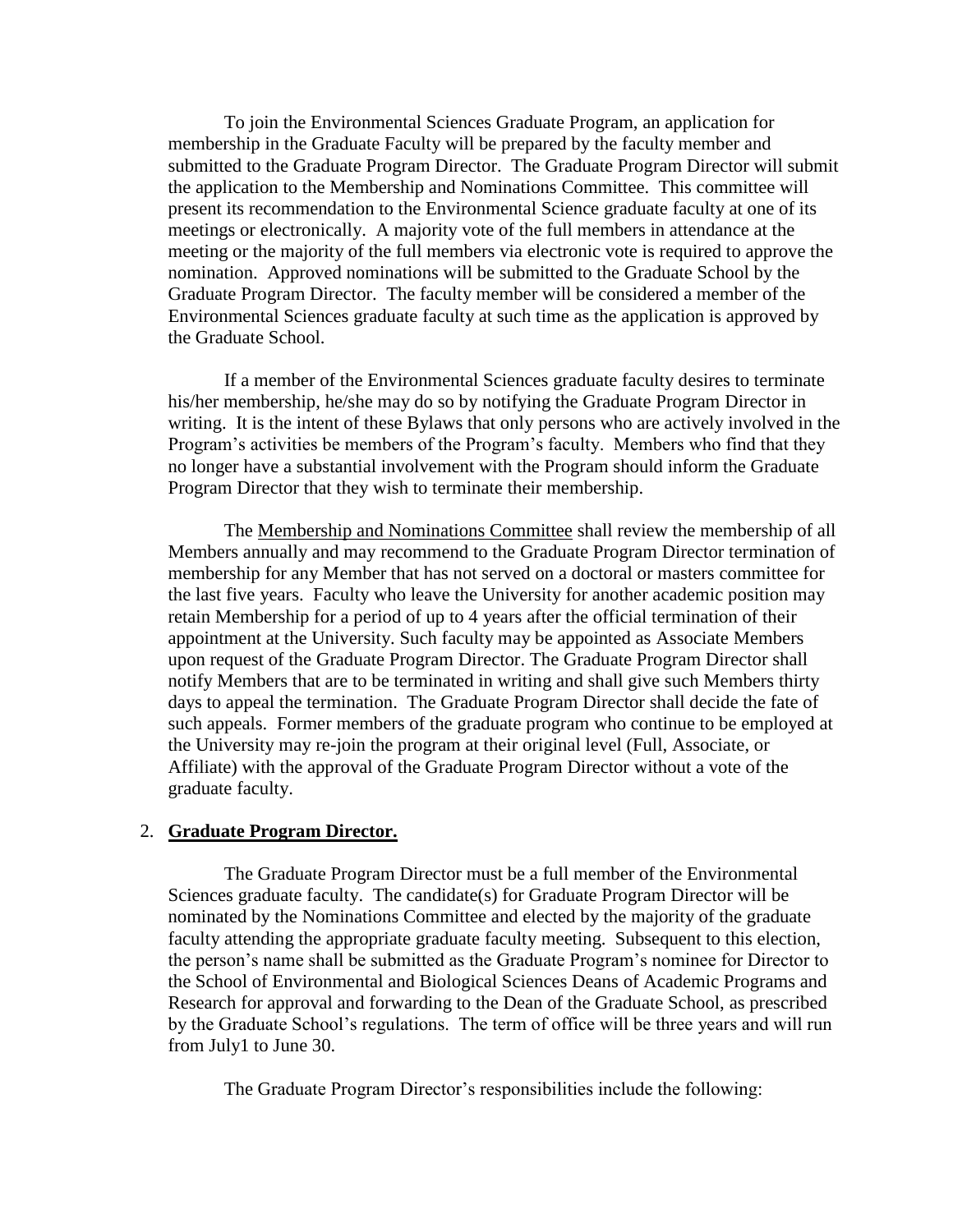- Serve as the Graduate Program's representative, as needed, to the School of Environmental and Biological Sciences, Graduate School, Deans, Department Chairs, International Center, and graduate students;
- Coordinate the content and dissemination of informational materials developed by the Graduate Program;
- Coordinate student recruitment;
- Provide initial guidance to new students entering the program and ensure that they acquire a permanent advisor in a timely fashion;
- Review the progress of all graduate students annually, including reviewing all Independent Development Plans, in coordination with the Progress Review committee.
- Initiate appropriate action with respect to students who are not meeting the academic standards of the Program;
- Ensure that the requirements of the Bylaws are carried out as specified;
- Ensure that there is coordination between the activities of the various committees and among the curricular options;
- Hear grievances and appeals from students and take appropriate action;
- Assure that students' opinions are solicited on matters that affect them and that there is appropriate communication between students and faculty;
- Maintain updated sets of Program Procedures for students.

# 3. **Option Coordinators.**

The Graduate Program Director, in consultation with the members of the option involved, will appoint a Coordinator for each of the Program's curricular options. The Option Coordinators have responsibility for matters particular to the option that they represent, and also serve as an advisory group to the Graduate Program Director. The option coordinator also rules upon individual student requests for substitutions to the option requirements.

# 4. **Meetings.**

Meetings of the Environmental Sciences graduate faculty will be held in October and April. Additional meetings may be called by the Graduate Program Director or by any group of at least ten Faculty members. The date, time, and location of meetings will be selected by the Graduate Program Director to facilitate attendance by members. An agenda will be prepared by the Graduate Program Director and will be sent to all Environmental Sciences graduate faculty members at least one week prior to the meeting.

The Environmental Sciences Graduate Student Association (ESGSA) shall select two representatives to attend Graduate Faculty meetings. These representatives will have a voice in the discussions but no voting privileges.

All meetings of the Environmental Sciences graduate faculty will be governed by Robert's Rules of Order, except where the Bylaws specify different procedures. A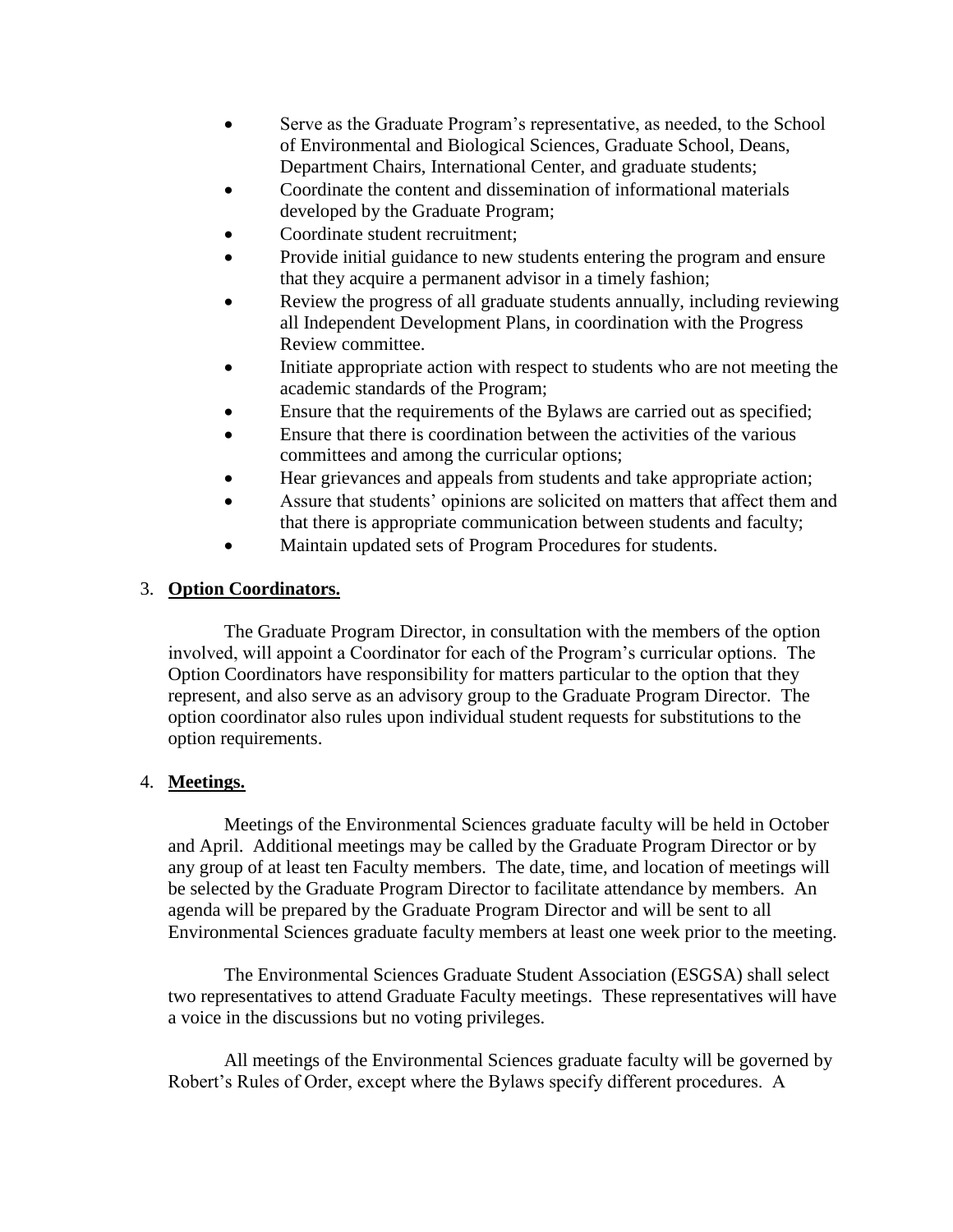quorum at the meetings will be 20 percent of the current full and associate membership of the Faculty.

The Graduate Program Director shall ensure that minutes are taken at all meetings and distributed to all Faculty and student members. These minutes will be submitted to the Environmental Sciences graduate faculty for approval at its next meeting.

## 5. **Committees.**

The standing committees of the Environmental Sciences graduate faculty will be as follow:

The Admissions and Academic Standards Committee reviews student applications to the program and reports to the Graduate Program Director on their acceptability. In consultation with entering students and appropriate faculty, it assigns all graduate students a provisional first-year advisor from the Graduate Faculty. This committee will consist of six members.

The Student Progress Committee monitors the performance of students in the program. It reviews the students' Independent Development Plans (IDPs) on an annual basis and makes recommendations to the faculty advisors of the students about ways to further their progress. It makes recommendations to the Graduate Program Director on matters pertaining to individual students' academic standing and progress as well as on ways to enhance the graduate experience for all students. This committee also assists the Graduate Program Director in assessing the program. This committee will consist of six members.

The Curriculum Committee reviews both current offerings and proposals for new course offerings, and reports its decisions to the Environmental Sciences graduate faculty. It also rules upon individual student requests for substitutions to the core curriculum requirements. This committee will consist of three faculty members and two non-voting student representatives selected yearly by the ESGSA.

The Membership and Nominations Committee meets as necessary to review applications for membership in the Environmental Sciences graduate faculty. The Membership and Nominations Committee reports its recommendations to the faculty. The committee also nominates the candidate(s) for Graduate Program Director and reports its selection(s) to the graduate faculty. Each year, at the April faculty meeting, the committee also presents to the graduate faculty its nominations for faculty membership on the Program's standing committees. These nominations shall be distributed to the faculty one month in advance of the meeting. Nominations may also be made from the floor, provided that they are seconded, and that the nominated individual agrees to serve. This committee will consist of three full members of the Graduate Program.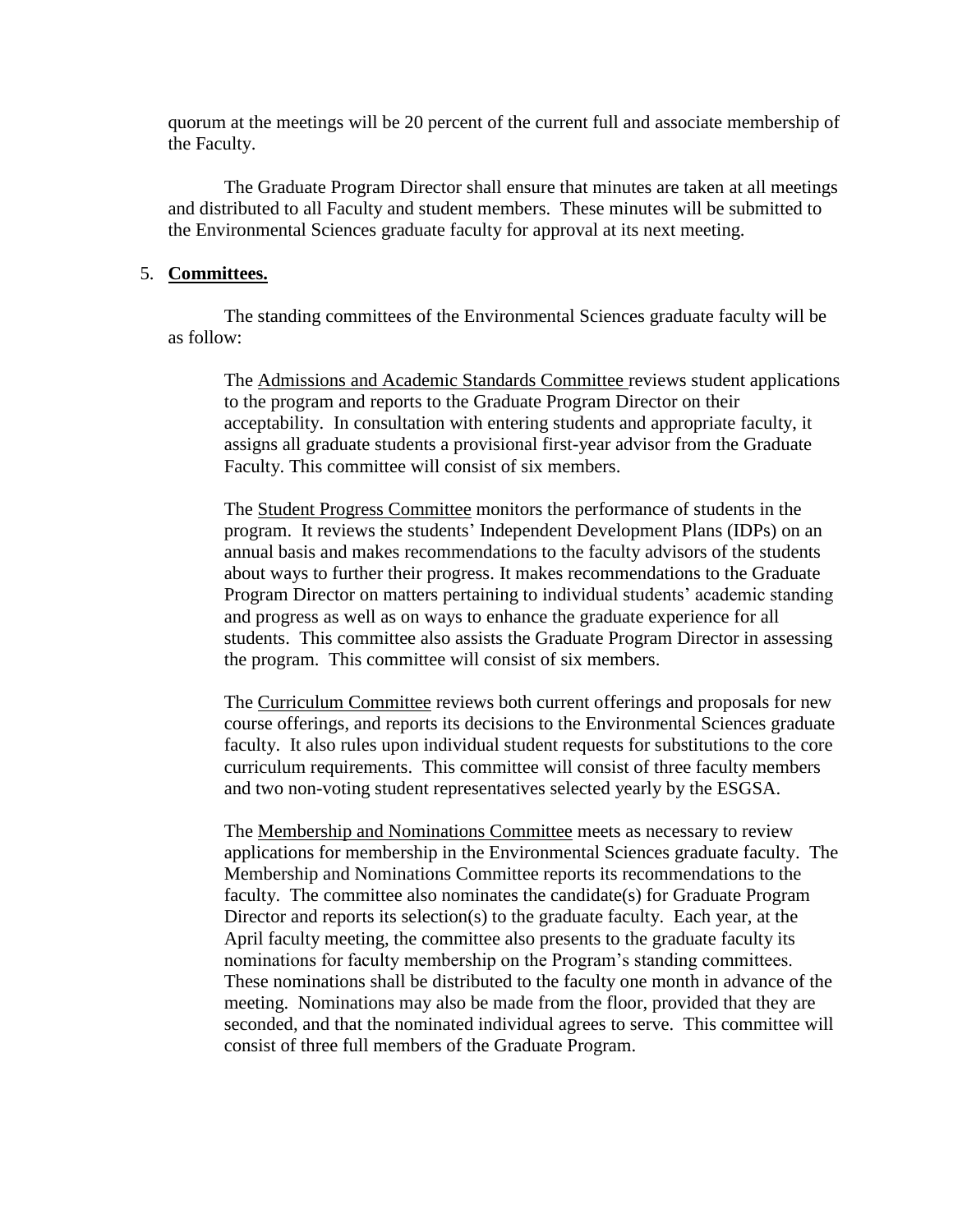The term of office for standing committees will be 3 years for faculty members, staggered so that one third of the faculty members' terms expires each year. If a vacancy develops on a standing committee, the Graduate Program Director may appoint a replacement to serve until the next faculty meeting, when an election to fill the unexpired term will be held using the same procedure as for full terms. In addition to standing committees, the Graduate Program Director, may at his/her discretion, appoint ad hoc committees. Each committee will elect its own chair at its first meeting. The Graduate Program Director will be an ex officio, nonvoting, member of all standing committees.

## 6. **Student Requirements and Procedures.**

All student degree requirements and procedures are described in the Program Website at

http://envsci.rutgers.edu/

Any revisions or additions to the program policies, requirements or procedures, must be voted on by a two-thirds majority present during a graduate program faculty meeting. Any inconsistencies or ambiguities will be addressed by the Graduate Program Director.

The Admissions and Academic Standards Committee, in consultation with entering students and appropriate faculty, will assign all graduate students a provisional first-year advisor from the Graduate Faculty. The assignment of a first-year advisor is provisional for the first year and can be changed in consultation with the student's first-year advisor, the proposed new advisor, and the Graduate Program Director.

## 7. **Grievances and Appeals.**

A student has the right to appeal any action by an instructor of a course listed under the Environmental Science graduate program or required under the Environmental Science graduate program. The student should first discuss the matter with the faculty member(s) involved. If the matter cannot be resolved to the student's satisfaction, the student should appeal to the Graduate Program Director. If the student or other parties involved are still dissatisfied, they may appeal in writing to the Graduate Program Director who shall convene an *ad hoc* Committee of Review to resolve the matter. If the complaint is directed against the Graduate Program Director or another member of the *ad hoc* Committee of Review, those members will not participate in the Committee deliberations and votes. If the matter remains unresolved to the satisfaction of all parties involved, it will be referred to the Dean of the School of Graduate Studies for final determination.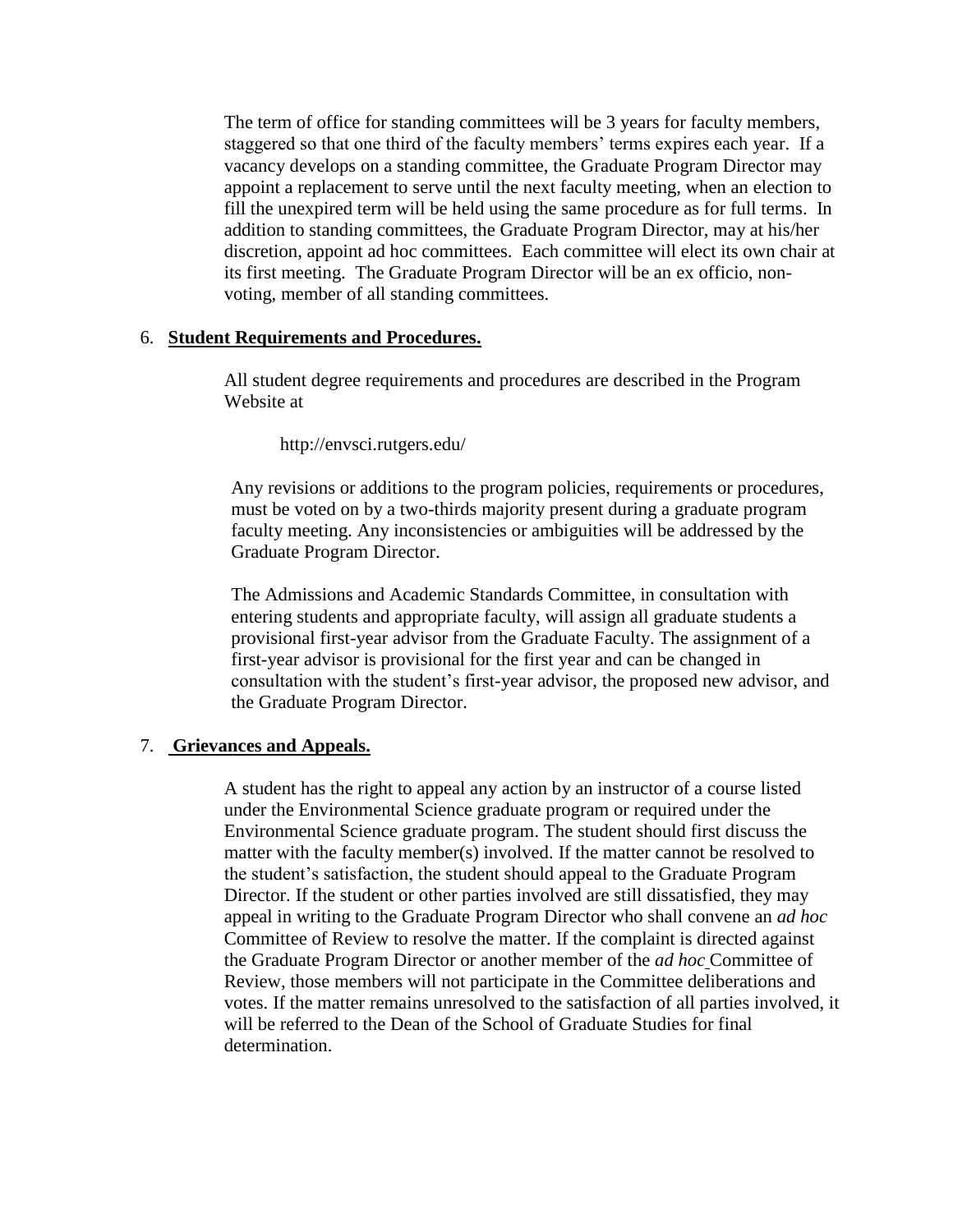Students who wish to appeal other matters such as advisor assignments or committee arrangements should first approach the Graduate Program Director, who will attempt to resolve the matter. If the student or other parties involved are still dissatisfied, they may appeal in writing to the Graduate Program Director who shall convene an *ad hoc* Committee of Review to resolve the matter. If the complaint is directed against the Graduate Program Director or another member of the *ad hoc* Committee of Review, those members will not participate in the Committee deliberations and votes. If the matter remains unresolved to the satisfaction of all parties involved, it will be referred to the Dean of the School of Graduate Studies for final determination.

A student who wishes to appeal a Graduate Faculty recommendation of termination from the graduate program can submit a written appeal to the Graduate Program Director within 30 days of receipt of notification (by certified mail). The appeal will then be discussed by the Graduate Faculty at its next meeting. If the Graduate Faculty reaffirms the original recommendation for termination, the student may request that the matter be referred to the Dean of the School of Graduate Studies for final determination.

A student who has a conflict or problem with another student or students in the program may bring that problem to the attention of the graduate faculty for mediation and resolution in the following manner. The student should first discuss the problem with the other student(s) involved if possible, and if it is not resolved satisfactorily, should then contact her/his major advisor. If the matter cannot be resolved to either student's satisfaction, they should appeal to the Graduate Program Director, who will notify the advisor(s) of the other student(s) involved and try to resolve the issue. If the student(s) or other parties involved are still dissatisfied, they may appeal in writing to the Graduate Program Director who will appoint an *ad hoc* Committee of Review to resolve the matter. If the Graduate Program Director or any other member of the *ad hoc* Committee of Review is the advisor of any of the students involved in the conflict, those faculty members will recuse themselves from any decision-making process related to the matter in question. The Committee of Review will be the final level of resolution within the Graduate Program.

### 8. **Faculty Appeals**

A member of the faculty who believes that they have been adversely affected by a voted decision of the Graduate Faculty or any of the Graduate Committees may submit a complaint to the Graduate Program Director. If the Graduate Program Director cannot resolve the matter to the faculty member's satisfaction, the matter will be referred to the Dean of the School of Graduate Studies for final determination.

A member of the faculty who believes that they have been adversely affected by a voted decision of the Graduate Executive Council may submit a complaint to the